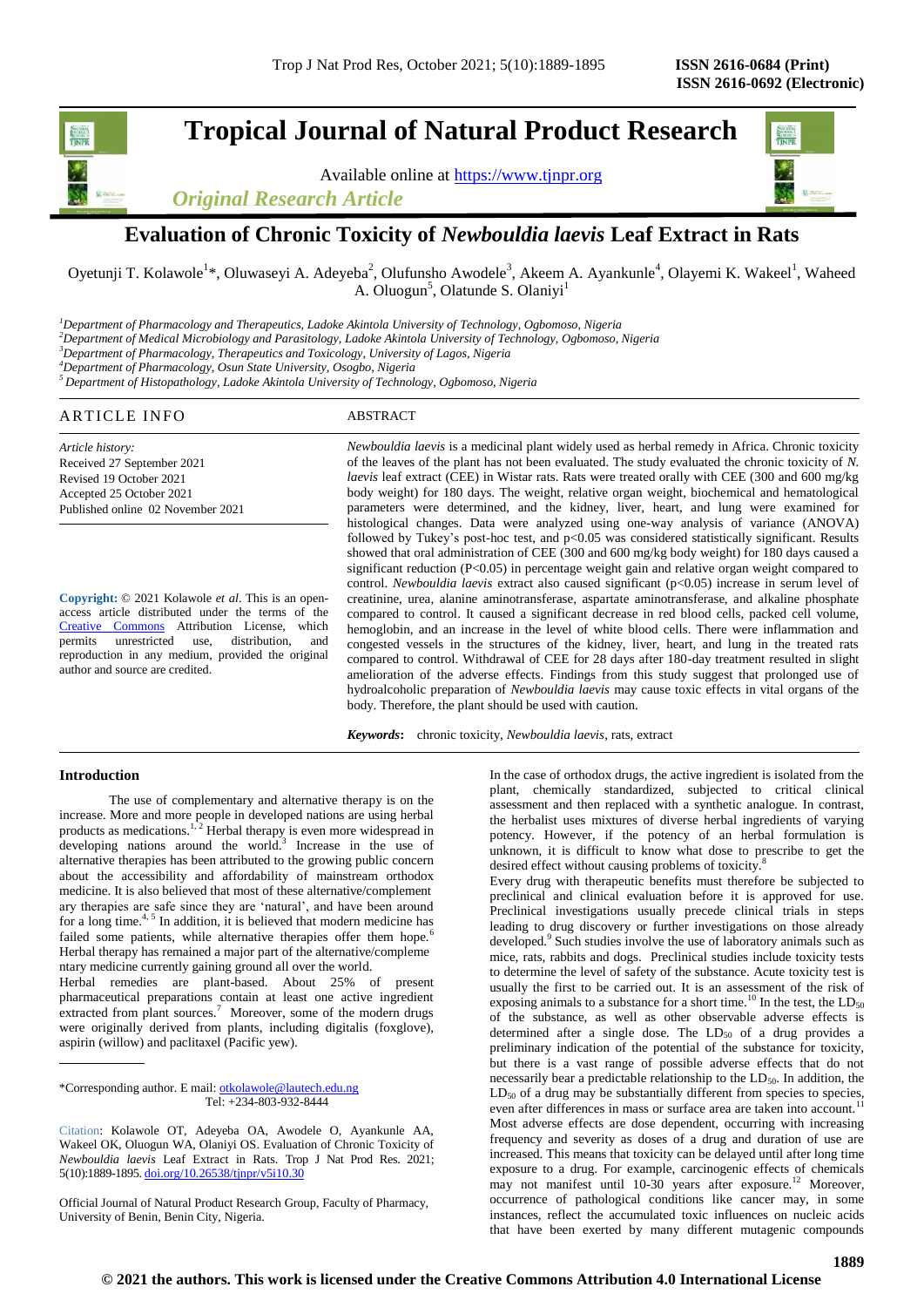encountered over several decades.<sup>13</sup> This makes it very important for chronic toxicity test to be carried out on substances intended for repeated use. In a chronic toxicity study, the test compound is administered for major part of the animal's life span, and this should be more than 90 days. For rodents, it is usually considered to be six months in duration.<sup>14, 15</sup> Since medicinal plants are widely consumed for therapeutic purposes, their safety should be assessed by subjecting them to these toxicity tests. *Newbouldia laevis* (P. Beauv) is an angiosperm which belongs to the family of *Bignoniaceae*. It grows in the savannah and dense forests of many African countries. It is commonly referred to as 'Fertility Tree'. In many African countries, it is used to treat diseases like diabetes, convulsions, infertility and bacterial infections.<sup>16</sup> Despite widespread and prolonged uses of *Newbouldia laevis*, reports on its chronic toxicity are not available in the literature. This study evaluated the chronic toxicity of the leaf extract of the plant in rats.

### **Materials and Methods**

### *Preparation of Plant Extract*

*Newbouldia laevis* leaves were collected in the month of July 2020, from Onibueja area in Osogbo, Nigeria. Identification of the plant was done at Forest Research Institute of Nigeria (FRIN) where voucher specimen (FHI 107753) was deposited. Dry samples of *N. laevis* leaves were pulverized using a grinding machine. The pulverized sample (800 g) was extracted in 2 L of 80% ethanol using a Soxhlet apparatus. Concentration of the resulting hydroalcoholic extract was done by rotary evaporator (Heidolph-Rotacool, Germany) at a temperature of  $40^{\circ}$ C. The extract (CEE) was kept in a refrigerator. CEE was reconstituted in distilled water during the study.

### *Ethical Consideration*

The Protocols and procedures employed in the study were as outlined in the "Guide for the Care and Use of Laboratory Animals" published by the National Research Council, $17$  and also as approved by the Laboratory Animal Use Committee of Pharmacology Department, Ladoke Akintola University of Technology, Nigeria (Ethical Approval Number: PT21/004).

*Acute Toxicity* 

This study was carried out in two phases, according to a modified method of Lorke.<sup>1</sup>

### **Phase 1**

Nine rats were grouped into three sets of three rats. Each group was given 10, 100, or 1000 mg/kg b.w. of CEE orally. The rats were placed under observation for 24 hours to monitor their behavior and mortality.

### **Phase 2**

Another three rats were assigned to three groups of one rat. Each rat was administered 1600, 2900, or 5000 mg/kg b.w. of CEE, and subsequently observed for 24 hours for signs of toxicity and mortality. Then the  $LD_{50}$  was calculated by the formula:

 $LD_{50} = \sqrt{(D_0 \times D_{100})}$ 

 $D_0$  = Highest dose that gave no mortality,  $D_{100}$  = Lowest dose that produced mortality.

### *Experimental Design*

Forty-eight rats were assigned into four major groups (I, II, III, and IV) of 12 rats each. Each of these groups was divided into two subgroups A and B (IA and IB, IIA and IIB, IIIA and IIIB, IVA and IVB) of 6 rats each. Rats in each subgroup were treated per oral daily for 180 days as follows:

IA and IB: 150 mg/kg b.w. CEE; IIA and IIB: 300 mg/kg b.w. CEE; IIIA and IIIB: 600 mg/kg b.w. CEE; IVA and IVB: 10 ml/kg b.w. distilled water. Animals in the subgroups IA, IIA, IIIA, and IVA were sacrificed after the 180-day treatment, while rats in subgroups IB, IIB, IIIB, and IVB were not sacrificed until 28 days later (for reversibility study). After they were sacrificed, blood samples and organs (liver, kidney, heart, and lung) were collected and prepared for hematological, biochemical, and histopathological analyses.

### *Measurement of Body Weight and Relative Organ Weight*

Weights of the rats were measured before and after treatment. Harvested organs (kidney, liver, lung, and heart) were weighed, and relative organ weight was expressed as g/100 g body weight.

### *Haematological and Biochemical Analyses*

Haematological analysis was done by an automated analyzer, Sysmex XE-2100 (Sysmex Corporation, USA). Biochemical parameters were analyzed by standard diagnostic test kits (Randox Laboratories, UK) on Automated Clinical System (Sychron Clinical System®, model: CX5 PRO; Beckman Coulter Inc., Galway, Ireland).

### *Histopathological Study*

Organs fixed in 10% formalin were prepared on slides as previously described.<sup>20</sup> Tissue sections (5 μm thick) were cut by a microtome. The sections were incubated with H  $\&$  E and then examined under a photomicroscope (Model N-400ME (CEL-TECH Diagnostics, Hamburg, Germany). Photomicrographs were taken and interpreted.

### *Statistical Analysis*

Data obtained were expressed as mean  $\pm$  standard error of mean (SEM). Data were subjected to one-way analysis of variance (ANOVA) followed by Tukey's *Post Hoc* test. A level of  $P < 0.05$ was taken as significant.

### **Results and Discussion**

The LD<sub>50</sub> of *N. laevis* leaf extract was more than 5000 mg/kg body weight which agrees with previous studies. $2^{1,22}$  This is an indication that the toxicity of CEE in rats is low after short time exposure. However, acute toxicity may not accurately reflect how toxic a substance is when used for long duration.<sup>23</sup> The type of adverse response generated by a substance may differ significantly with increase in exposure time.<sup>24</sup> This underscores the need for chronic toxicity study. Chronic toxicity may be assessed in much the same way as acute toxicity, but the animals are exposed to the substance for much longer duration and more biological parameters are measured. Chronic effects are more related to the level of a substance accumulated in the organism or even in specific tissue after many months or even years of repeated ingestion.<sup>2</sup>

The results obtained from toxicity tests showed that the acute toxicity of CEE is low, but chronic administration may result in deleterious effects. Compared with the control, significant decrease  $(p<0.05)$  in body weight was observed in the group treated with 600 mg/kg body weight of CEE. Percentage decrease in body weight of rats was 69.90  $\pm$  12.20 following the 180-day treatment. Administration of CEE (150 and 300 mg/kg body weight) also resulted in decreased body weight, although the decrease was not significant (Table 1). There was significant increase  $(p<0.05)$  in the relative weight of heart, kidney, liver, and lung of rats treated with the extract compared to the control. Relative weight of heart increased from  $1.33 \pm 0.71$  to  $1.91 \pm 0.20$  and  $2.11 \pm 0.11$  with 300 and 600 mg/kg b.w respectively. The lung increased from  $0.98 \pm 0.20$  to  $1.52 \pm 0.02$  and  $1.78 \pm 0.27$  with 300 and 600 mg/kg b.w. respectively (Table 2). Relative weight of kidney increased from  $1.10 \pm 0.27$  to  $1.85 \pm 0.10$  and  $1.98 \pm 0.02$  in the groups treated with 300 and 600 mg/kg b.w respectively.

| Group      | 1st day $(g)$    | 180th day $(g)$                   | $\triangle$ 180th day (%) |
|------------|------------------|-----------------------------------|---------------------------|
| <b>IA</b>  | $118.61 + 15.20$ | $226.90 + 20.61$                  | $91.30 + 17.10$           |
| <b>IIA</b> | $112.64 + 8.33$  | $220.41 + 29.65$                  | $95.68 + 15.02$           |
| ШA         | $124.32 + 18.26$ | $211.22 + 25.82$                  | $69.90 + 12.20*$          |
| <b>IVA</b> |                  | $106.54 + 17.41$ $212.60 + 24.73$ | $99.55 + 14.81$           |

Group  $I = 150$  mg/kg b.w; Group  $II = 300$  mg/kg b.w; Group  $III = 600$ mg/kg b.w; Group IV = 10 ml/kg distilled water. Each value represents mean  $\pm$  SEM (n = 6); \*p < 0.05 compared with control.  $\Delta$ 180th day = % change in weight after treatment for 180 days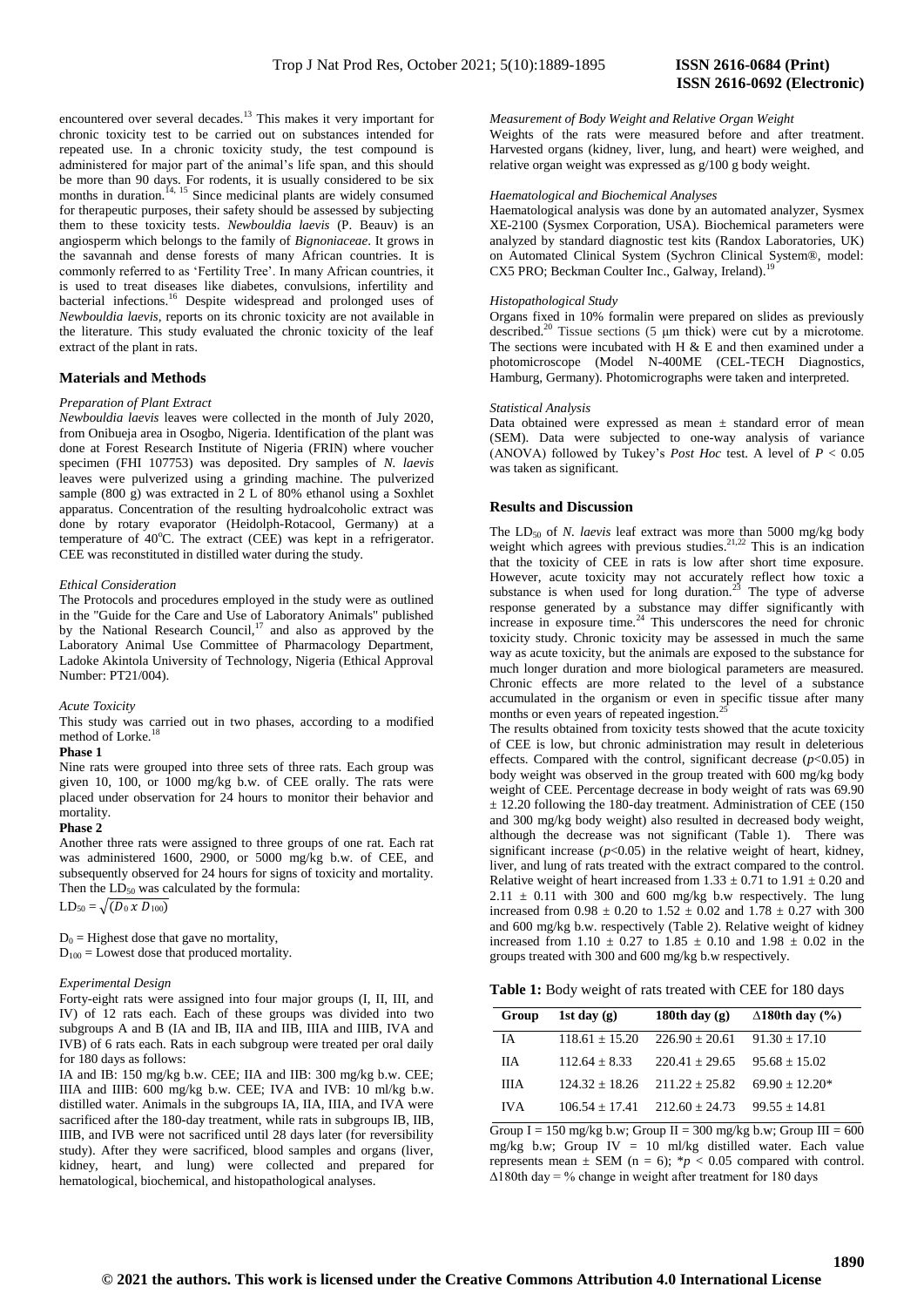The liver also increased from  $3.12 \pm 0.30$  to  $4.93 \pm 0.21$  with 600 mg/kg b.w. In the reversibility study, although the relative weight of organs increased in the treated rats, the changes were not significant compared with the control (Tables 3).

The decreased weight of rats observed when treated with CEE is likely due to impairment of carbohydrate and lipid metabolism. The extract might also have enhanced the synthesis of 5-hydroxytryptophan (5- HT) production, leading to reduced appetite.<sup>26</sup> Significant increase in relative weight of heart, lung, kidney, and liver indicates that these organs were susceptible to the adverse effects of CEE at the doses administered and the duration of treatment. The results of the reversibility studies suggest that the change in weight and relative organ weight caused by CEE was ameliorated following its withdrawal. The liver and the kidney are especially vulnerable to toxins. The hepatic portal venous system first delivers substances absorbed from the gastrointestinal tract to the liver. This organ contains many catabolic enzymes and is thus capable of metabolizing practically any type of exogenous compound, usually to a less toxic form. However, metabolites may be even more toxic than their molecular precursors. In fact, some toxins, such as amatoxins and microcystins, are relatively selective hepatotoxins because they are able to gain easy access into the hepatic cells by means of a special solute transport system normally used for reabsorption of bile salts.<sup>27</sup> The kidney is also relatively selective to certain toxins, particularly those that enter the renal tubule by glomerular filtration but are not readily reabsorbed. This causes them to be concentrated in the nephron and urine, enhancing their ability to damage renal cells. In this study, the concentrations of urea and creatinine were significantly increased  $(p<0.05)$  in rats treated with CEE at 300 and 600 mg/kg body weight compared with control. Following the withdrawal of the extract for 28 days, the difference in urea level between treatment and

control group was not significant ( $p$ >0.05). Although the creatinine level of treated group dropped after the withdrawal of CEE for 28 days, there was significant difference  $(p<0.05)$  between the treatment group and the control (Figures 1 and 2).

Creatinine is a waste product from the muscle breakdown of a compound called creatine, which is excreted by the kidney.<sup>28, 29</sup> It is measured in blood, urine or both, to evaluate kidney function. Kidney disease is also associated with reduced urea excretion and consequent rise in blood concentration. Urea is the principal nitrogenous waste product of metabolism and is generated from protein breakdown. It is eliminated from the body almost exclusively by the kidneys in urine.<sup>3</sup>  $\overline{a}$ Repeated administration of 300 and 600 mg/kg b.w. CEE for 180 days caused significant increase  $(p<0.05)$  in the serum levels of AST, ALT, ALP, total protein, and albumin in treated rats compared to control (Table 4). Levels of these parameters were not significantly different (*p*>0.05) from the control following the withdrawal of CEE for 28 days as shown in Tables 5. Significant changes in the level of these biochemical parameters suggest that CEE caused hepatic and renal dysfunction, as well as other tissue damage in the rats. These results were corroborated by the findings from histopathological examinations of these organs.

Treatment of rats with 300 and 600 mg/kg b.w. CEE caused significant  $(p<0.05)$  decrease in red blood cell count (RBC), packed cell volume (PCV), and hemoglobin level (Hb) compared to control. MCV and MCH were also significantly reduced at the end of the 180 day treatment. There was a significant increase in white blood cell count (WBC) in the CEE-treated group compared to the control (Table 6). All other hematological indices were not significantly altered. In the reversibility study, RBC and PCV values in the CEE-treated rats were significantly different  $(p<0.05)$  from those of the control group as shown in Table 7.

| Table 2: Relative organ weight of rats treated with CEE for 180 days $(g/100g\ b.w)$ |  |  |  |  |
|--------------------------------------------------------------------------------------|--|--|--|--|
|--------------------------------------------------------------------------------------|--|--|--|--|

| Group       | Liver          | Kidney         | Heart          | Lung            | <b>Testes</b> |
|-------------|----------------|----------------|----------------|-----------------|---------------|
| ĪА          | $3.62 + 1.02$  | $1.09 + 0.31$  | $1.14 + 0.62$  | $1.10 + 0.31$   | $1.34 + 0.31$ |
| ПA          | $4.64 + 1.21*$ | $1.99 + 0.11*$ | $1.91 + 0.20*$ | $1.52 + 0.02*$  | $1.41 + 0.22$ |
| <b>IIIA</b> | $4.95 + 0.11*$ | $1.95 + 0.04*$ | $2.11 + 0.11*$ | $1.78 + 0.27$ * | $1.25 + 0.30$ |
| <b>IVA</b>  | $3.16 + 0.23$  | $1.10 + 0.27$  | $1.33 + 0.71$  | $0.98 + 0.20$   | $1.30 + 0.40$ |

Group IA= 150 mg/kg b.w; Group IIA = 300 mg/kg b.w; Group IIIA = 600 mg/kg b.w; Group IVA = 10 ml/kg distilled water. Each value represents mean±SEM (n = 6); \**p*<0.05 compared with control

**Table 3:** Relative organ weight of rats in reversibility study (g/100 g b.w)

| Group      | Liver         | Kidney        | Heart         | Lung          | <b>Testes</b> |
|------------|---------------|---------------|---------------|---------------|---------------|
| ΙB         | $2.99 + 0.61$ | $0.63 + 0.01$ | $1.66 + 0.02$ | $1.24 + 0.14$ | $1.31 + 0.11$ |
| ПB         | $2.93 + 0.33$ | $0.98 + 0.02$ | $1.75 + 0.04$ | $1.30 + 0.11$ | $1.52 + 0.15$ |
| ШB         | $3.95 + 0.26$ | $1.12 + 0.04$ | $1.84 + 0.07$ | $1.18 + 0.15$ | $1.21 + 0.20$ |
| <b>IVB</b> | $3.02 + 0.30$ | $0.81 + 0.02$ | $1.41 + 0.04$ | $0.83 + 0.03$ | $1.42 + 0.24$ |

Group  $\overline{IB}$  150 mg/kg b.w; Group IIB = 300 mg/kg b.w; Group IIIB = 600 mg/kg b.w; Group IVB = 10 ml/kg distilled water. Rats were left for 28 days after the 180-day treatment before they were sacrificed. Each value represents mean $\pm$ SEM (n = 6); \* $p < 0.05$  compared with control,

| Group                | ĪА                | ПA                | <b>IIIA</b>        | <b>IVA</b>        |
|----------------------|-------------------|-------------------|--------------------|-------------------|
| ALT(U/L)             | $89.54 \pm 14.20$ | $102.10 + 13.43$  | $129.68 + 12.82$ * | $94.73 + 11.60$   |
| AST (U/L)            | $262.06 + 18.66$  | $307.61 + 21.98*$ | $320.92 + 19.64*$  | $234.51 + 18.38$  |
| ALP(U/L)             | $169.86 + 14.20$  | $166.36 + 18.42$  | $206.33 + 21.93*$  | $149.11 + 15.64$  |
| Total Protein (mg/L) | $78.75 + 12.70$   | $76.37 + 10.05$   | $56.30 + 14.52*$   | $84.41 + 12.20$   |
| Albumin $(mg/L)$     | $38.85 + 5.77$    | $33.80 \pm 7.61$  | $29.05 + 7.26*$    | $46.56 \pm 11.30$ |

Group  $IA = 150$  mg/Kg b.w; Group IIA = 300 mg/Kg b.w; Group IIIA = 600 mg/Kg b.w; Group IVA = 10 ml/kg distilled water. Each value represents mean  $\pm$  SEM (n = 6); \*p < 0.05 compared with control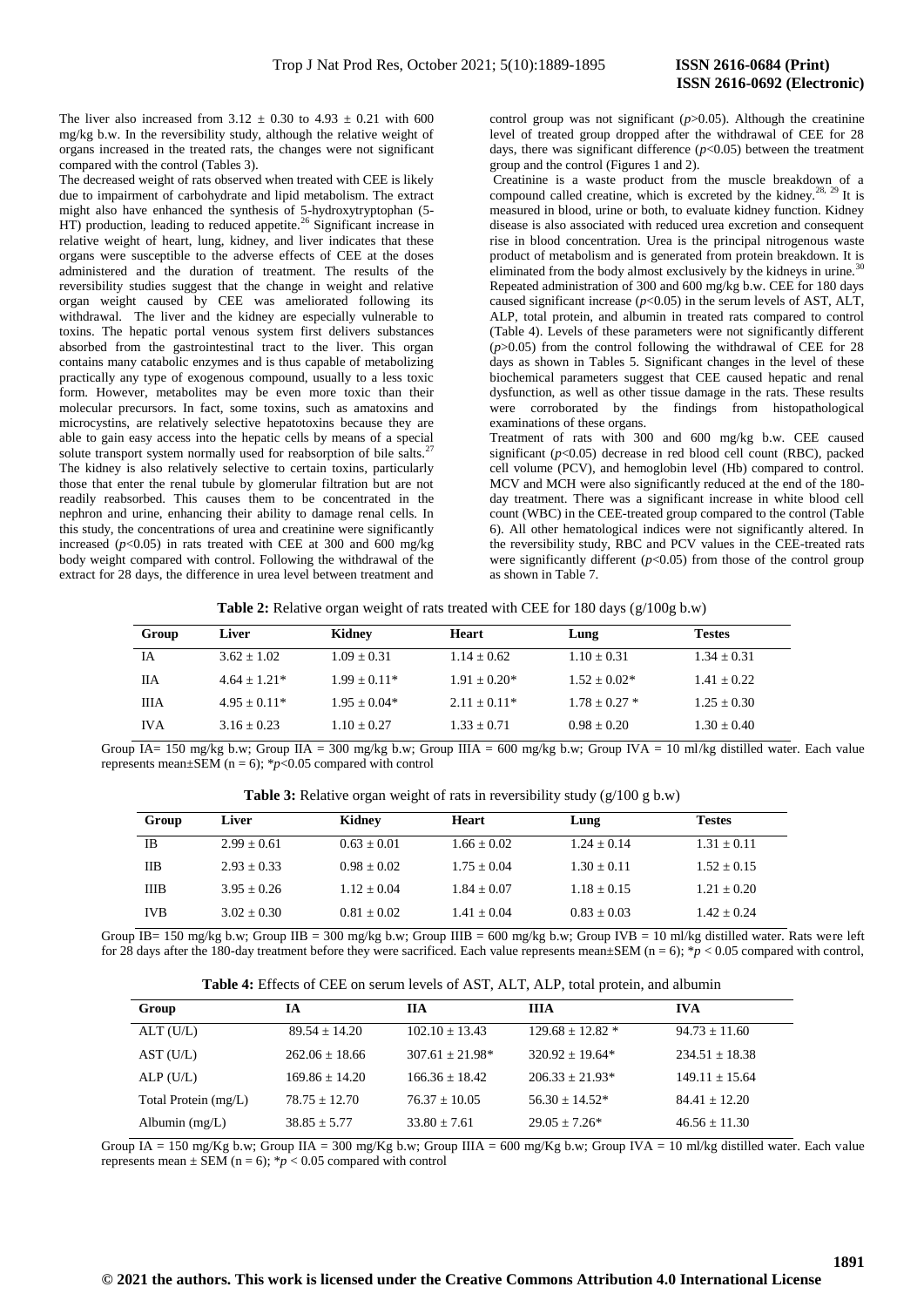| Group                | IB                 | <b>IIB</b>       | <b>IIIB</b>      | <b>IVB</b>         |
|----------------------|--------------------|------------------|------------------|--------------------|
| ALT(U/L)             | $86.71 + 12.23$    | $101.63 + 11.50$ | $109.24 + 13.13$ | $88.47 + 10.32$    |
| AST(U/L)             | $243.21 + 16.74$   | $256.32 + 18.55$ | $261.90 + 15.51$ | $243.08 \pm 18.16$ |
| ALP(U/L)             | $124.85 \pm 17.60$ | $135.20 + 18.41$ | $144.52 + 14.53$ | $133.65 + 13.28$   |
| Total Protein (mg/L) | $72.74 + 12.32$    | $70.65 + 13.68$  | $73.62 + 19.43*$ | $86.44 + 14.72$    |
| Albumin $(mg/L)$     | $36.76 + 4.08$     | $40.82 + 8.20$   | $36.30 \pm 8.64$ | $44.732 + 9.12$    |

**Table 5:** Effects of CEE on serum level of AST, ALT, ALP, total protein, and albumin in reversibility study

Group  $\overline{IB}$  = 150 mg/kg b.w; Group IIB = 300 mg/kg b.w; Group IIIB = 600 mg/kg b.w; Group IVB = 10 ml/kg distilled water. Rats were left for 28 days after the 180-day treatment before they were sacrificed. Each value represents mean  $\pm$  SEM (n = 6); \**p*<0.05 compared with control

| Group                     | IA                 | <b>IIA</b>         | <b>IIIA</b>        | <b>IVA</b>         |
|---------------------------|--------------------|--------------------|--------------------|--------------------|
| RBC(x10 <sup>6</sup> /L)  | $8.28 \pm 0.21$    | $6.52 \pm 0.43*$   | $6.32 \pm 0.11*$   | $10.85 \pm 1.04$   |
| Hb(g/dL)                  | $14.42 \pm 3.20$   | $10.51 \pm 3.20$   | $8.86 \pm 2.72*$   | $13.60 \pm 2.41$   |
| $PCV$ $(\% )$             | $43.54 \pm 6.85$   | $38.11 \pm 5.03$   | $30.60 \pm 5.10^*$ | $44.74 \pm 4.88$   |
| $MCV$ (fL)                | $55.73 \pm 4.61$   | $42.08 \pm 6.82$   | $40.64 \pm 4.50*$  | $53.99 \pm 7.56$   |
| $MCH$ (pg)                | $18.14 \pm 2.00$   | $16.75 \pm 3.51$   | $13.83 \pm 2.78^*$ | $19.52 \pm 2.06$   |
| $MCHC$ (mg/L)             | $32.62 \pm 3.87$   | $33.81 \pm 2.20$   | $32.57 \pm 3.31$   | $34.06 \pm 2.44$   |
| Platelet $(x10^3/L)$      | $542.51 \pm 29.40$ | $589.73 \pm 24.22$ | $602.64 \pm 29.77$ | $593.91 \pm 31.20$ |
| WBC (x10 <sup>3</sup> /L) | $16.00 \pm 2.87$   | $14.89 \pm 1.54$   | $12.32 \pm 2.90^*$ | $18.68 \pm 3.51$   |
| Lymphocytes $(\% )$       | $67.59 \pm 5.01$   | $62.08 \pm 4.66$   | $58.98 \pm 6.70$   | $69.02 \pm 5.22$   |
| Monocytes $(\% )$         | $14.61 \pm 2.51$   | $13.77 \pm 1.21$   | $14.80 \pm 2.32$   | $14.00 \pm 2.82$   |
| Neutrophils (%)           | $27.20 \pm 2.03$   | $22.51 \pm 3.64$   | $28.77 \pm 4.52$   | $25.57 \pm 4.80$   |
| Basophils (%)             | $3.60 \pm 0.60$    | $2.91 \pm 0.41$    | $3.24 \pm 0.50$    | $3.44 \pm 0.38$    |
| Eosinophils $(\%)$        | $1.02 \pm 0.02$    | $0.96 \pm 0.01$    | $1.01 \pm 0.02$    | $1.11 \pm 0.02$    |

**Table 6:** Hematological parameter in rats treated with CEE for 180 days

Group IA = 150 mg/kg b.w; Group IIA = 300 mg/kg b.w; Group IIIA = 600 mg/kg b.w; Group IVA = 10 ml/kg distilled water. Each value represents mean  $\pm$  SEM (n = 6); \*p<0.05 compared with control

**Table 7:** Hematological parameter in rats treated for 180 days in reversibility study

| Group                     | IB               | <b>IIB</b>       | <b>IIIB</b>        | <b>IVB</b>       |
|---------------------------|------------------|------------------|--------------------|------------------|
| RBC(x10 <sup>6</sup> /L)  | $9.20 \pm 1.31$  | $7.82 \pm 1.23$  | $6.10 \pm 1.41$    | $9.82 \pm 1.30$  |
| Hb(g/dL)                  | $15.52 \pm 1.20$ | $13.67 + 2.10$   | $12.46 \pm 1.22$   | $13.72 + 2.22$   |
| $PCV$ $(\% )$             | $44.14 \pm 5.52$ | $45.63 \pm 4.13$ | $32.41 \pm 3.10^*$ | $44.91 \pm 5.63$ |
| MCV(fL)                   | $56.33 \pm 4.11$ | $55.41 \pm 5.52$ | $56.08 \pm 4.16$   | $53.55 \pm 6.16$ |
| $MCH$ (pg)                | $17.14 \pm 2.30$ | $16.65 \pm 2.51$ | $18.13 \pm 2.08$   | $17.70 + 1.12$   |
| $MCHC$ (mg/L)             | $32.00 \pm 2.10$ | $33.11 \pm 3.60$ | $32.97 \pm 2.62$   | $34.02 \pm 2.74$ |
| Platelet $(x10^3/L)$      | $527.11 + 23.40$ | $587.22 + 32.41$ | $572.64 + 27.70$   | $582.73 + 32.50$ |
| WBC (x10 <sup>3</sup> /L) | $15.60 \pm 2.27$ | $16.81 \pm 1.34$ | $18.50 \pm 2.20$   | $15.98 \pm 2.66$ |
| Lymphocytes $(\% )$       | $63.50 \pm 4.82$ | $62.71 \pm 7.74$ | $62.68 \pm 6.40$   | $68.52 \pm 6.31$ |
| Monocytes $(\% )$         | $14.71 \pm 2.21$ | $13.42 \pm 2.21$ | $14.51 \pm 1.82$   | $14.90 \pm 2.42$ |
| Neutrophils $(\%)$        | $28.84 \pm 2.50$ | $24.33 \pm 3.34$ | $28.40 \pm 3.22$   | $25.53 \pm 3.16$ |
| Basophils (%)             | $3.31 \pm 0.12$  | $2.78 \pm 0.14$  | $3.23 \pm 0.47$    | $3.70 \pm 0.23$  |
| Eosinophils $(\%)$        | $1.31 \pm 0.02$  | $0.89 \pm 0.04$  | $1.23 \pm 0.02$    | $1.31 \pm 0.01$  |

Group  $IB = 150$  mg/kg b.w; Group  $IB = 300$  mg/kg b.w; Group  $IIIB = 600$  mg/kg b.w; Group IVB = 10 ml/kg distilled water. Rats were left for 28 days after the 180-day treatment before they were sacrificed. Each value represents mean  $\pm$  SEM (n = 6); \**p*<0.05 compared with control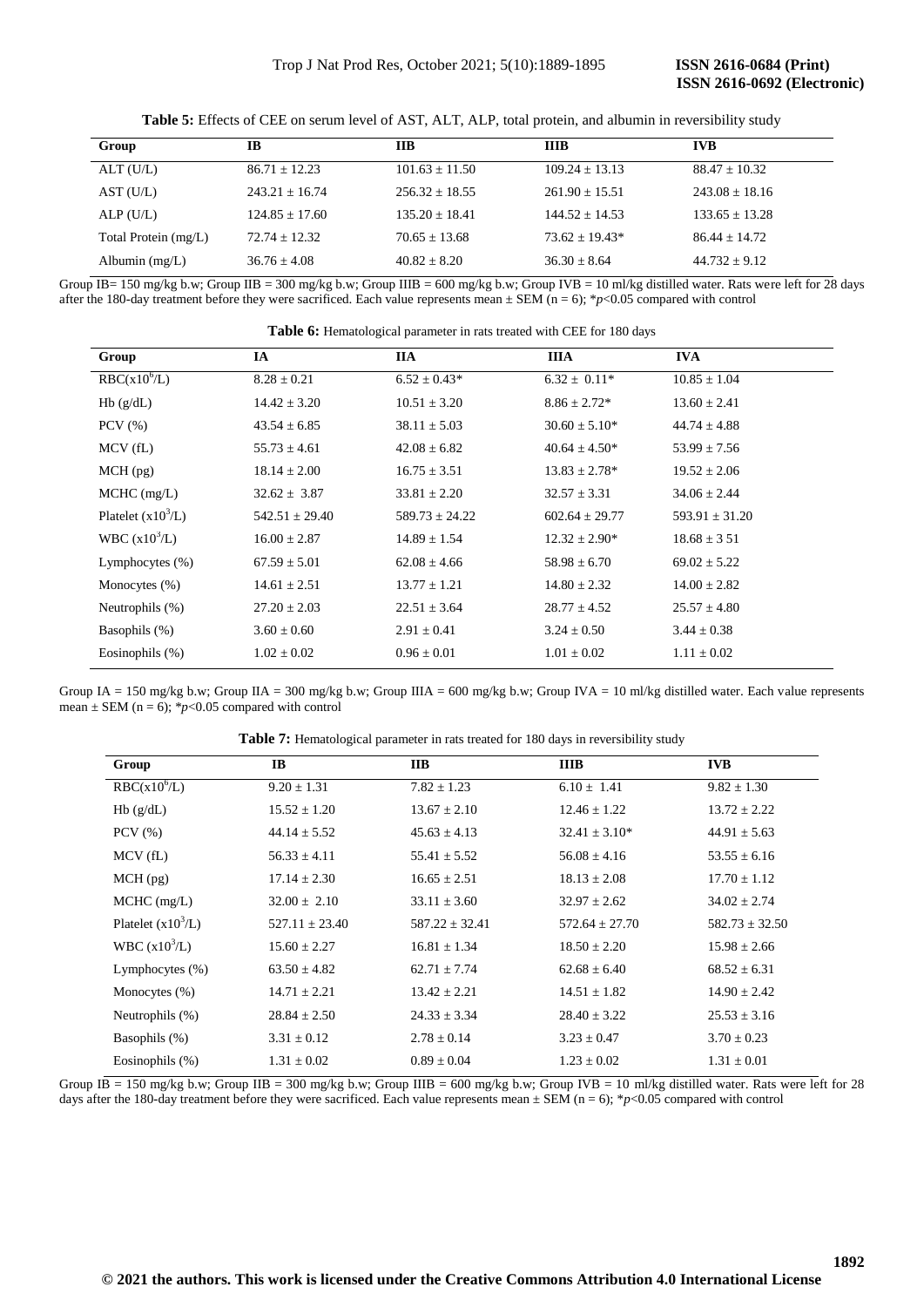Reduction in RBC, PCV, and Hb indicates that CEE induced anemia in the rats. Generally, the causes of anemia can be categorized as blood loss, increased blood destruction and decreased blood production.<sup>31</sup> Treatment of rats with CEE might have led to the development of anemia through one or more of these ways. In addition, anemia is usually associated with kidney damage. A major reason for this is the loss of peritubular fibroblasts within the renal cortex that synthesize erythropoietin (EPO). Impairment of EPO production in the kidney leads to low concentrations within the blood for the concomitant hemoglobin concentration.<sup>32</sup> (Panjeta *et al*., 2017). Other causes of anemia include absolute or functional iron deficiency, folic acid and vitamin B12 deficiencies, chronic inflammation, and reduced red cell survival.<sup>33</sup> Change in body weight is also an important symptom of anemia, not only with regard to dietary intake, but because it suggests the presence of malabsorption or an underlying wasting disease of infectious, metabolic or neoplastic origin. Significant loss in weight of rats treated with CEE indicates that its toxicity is high at the doses and duration of treatment. White blood cell count (WBC) in the CEE-treated rats is significantly higher than in the control. This suggests infection, inflammation, and/or tissue damage in the rats following prolonged use of the extract.<sup>35</sup>

Administration of CEE at 300 and 600 mg/kg b.w for 180 days caused changes in structural architectures of liver, kidney, lung and heart of the treated rats. Kidney section of the control rats showed renal tissue with normal architecture. The tubules, afferent and efferent arterioles, and stroma appear normal. Renal tissues of rats treated with CEE appeared distorted with slightly larger renal cells. There were obliterated areas and few red blood cells seen within the renal glomeruli. Section also shows hyanilization, areas of hemorrhage, congested vessels and the basement membrane appears thickened. Following the withdrawal of CEE for 28 days, sections from the treated rats still showed some distorted renal parenchyma with proliferation of tubules, forming compact structures. However, there are signs of regeneration as most of the glomeruli appeared normal, and there were no inflammatory cells seen (Figure 3).

Liver sections of control rats showed normal hepatic cells with wellpreserved cytoplasm. The central vein appeared normal and well brought out. Sections from the CEE-treated rats showed hemorrhaging of the central vein, vessel dilation, and congestion. Inflamed hepatocytes, edema in hepatic parenchyma and degeneration of the hepatocytes were also seen. In the reversibility studies, liver sections of CEE-treated rats appeared to have background tissue damage with signs of regeneration. Hepatic cells were seen as near normal and the central vein was well brought out (Figure 4).



**Figure 1:** Serum urea in rats following treatment with CEE for 180 days.

Group I = 150 mg/g b.w; Group II = 300 mg/kg b.w; Group III = 600 mg/kg b.w; Group IV = 10 ml/kg distilled water (n = 6);  ${}^{a}p$  < 0.05 compared with control.  $180-D =$  group of rats treated for 180 days and sacrificed immediately;  $180\text{-}DR = \text{group of rats treated for } 180 \text{ days}$ and sacrificed 28 days later for reversibility study.



**Figure 2:** Serum creatinine in rats following treatment with CEE for 180 days.

Group I = 150 mg/g b.w; Group II = 300 mg/kg b.w; Group III = 600 mg/kg b.w; Group IV = 10 ml/kg distilled water (n = 6);  ${}^{a}p$  < 0.05 compared with control.  $180-D =$  group of rats treated for 180 days and sacrificed immediately;  $180\text{-}DR = \text{group of rats treated for } 180 \text{ days}$ and sacrificed 28 days later for reversibility study.



**Figure 3:** Kidney sections of rats treated with CEE for 180 days.

(A) Kidney section of rats treated with distilled water; (B) Kidney section of rats treated with 300 mg/kg b.w; (C) Kidney section of rats treated with 600 mg/kg b.w; (D) Kidney section of rats in the reversibility study. (x 300 magnification). Section from the control showed renal tissue with normal architecture. The tubules, afferent and efferent arterioles, and stroma appear normal. Renal tissues of rats treated with CEE appeared distorted with slightly larger renal cells. Sections also show hyanilization, areas of hemorrhage, congested vessels and the basement membrane appears thickened. In section D, there are signs of regeneration as most of the glomeruli appeared normal, and no inflammatory cells are seen.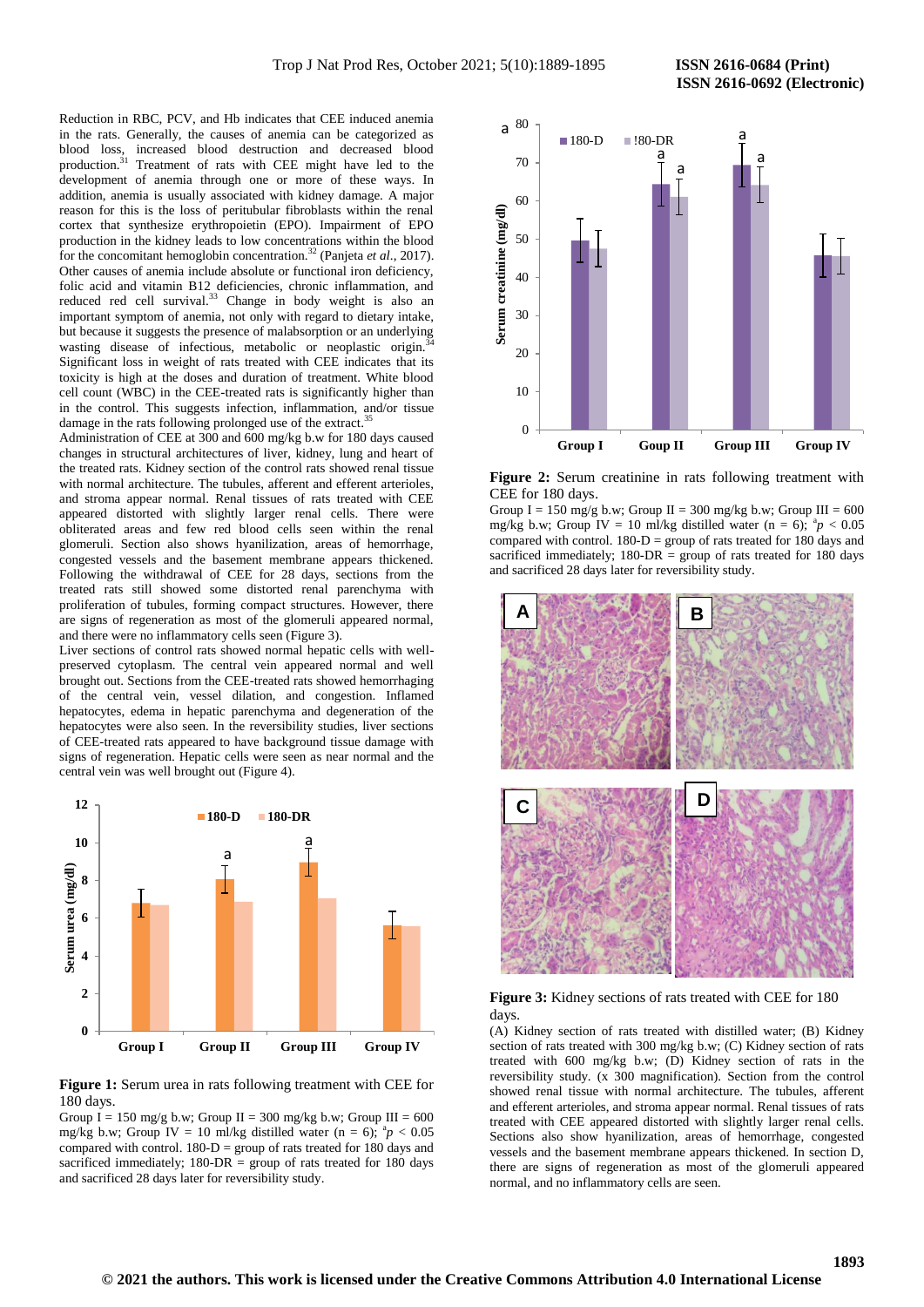# **A B C D**  $\left\{ \left( \frac{1}{2}, \frac{1}{2}, \frac{1}{2}, \frac{1}{2}, \frac{1}{2}, \frac{1}{2}, \frac{1}{2} \right) \right\}$  **D**

**Figure 4:** Liver sections of rats treated with CEE for 180 days. (A) Liver section of rats treated with distilled water; (B) Liver section of rats treated with 300 mg/kg b.w; (C) Liver section of rats treated with 600 mg/kg b.w; (D) Liver section of rats in the reversibility study. (x 300 magnification). Liver sections of control rats showed normal hepatic cells with well-preserved cytoplasm. The central vein appeared normal and well brought out. Sections from the CEE-treated rats showed hemorrhaging of the central vein, vessel dilation, and congestion. Inflamed hepatocytes, edema in hepatic parenchyma and degeneration of the hepatocytes were also observed. In the reversibility study, liver section appeared to have background tissue damage and signs of regeneration. Hepatic cells were seen as near normal.



**Figure 5:** Lung sections of rats treated with CEE for 180 days. (A) Lung section of rats treated with distilled water; (B) Lung section of rats treated with 300 mg/kg b.w; (C) Lung section of rats treated with 600 mg/kg b.w; (D) Lung section of rats in the reversibility study. (x 300 magnification). Section of lung from control rats show normal lung parenchyma and alveoli. Sections from CEE-treated rats show appreciable infiltration of the intestitium by inflammatory cells. There was also extravasations of red blood cells into the interstitium and congestion of some dilated alveolar spaces. Section from reversibility study show hyperplasia of the alveolar septae but there were signs of tissue regeneration.



**Figure 6:** Heart sections of rats treated with CEE for 180 days. (A) Heart section of rats treated with distilled water; (B) Heart section of rats treated with 300 mg/kg b.w; (C) Heart section of rats treated with 600 mg/kg b.w; (D) Heart section of rats in the reversibility study. (x 300 magnification). Sections from the heart of control rats show normal fascicles and cardiac myocytes. Sections from the heart of rats treated with CEE show infiltration of inflammatory cells around cardiac myocytes, but there were no significant histological changes in the heart of rats in the reversibility study.

As shown in Figure 5, sections of lung from control rats showed normal lung parenchyma and alveoli. Following repeated administration of CEE, lung section show appreciable infiltration of the intestitium by inflammatory cells. There was also extravasations of red blood cells into the interstitium and congestion of some dilated alveolar spaces. Few congested thick and thin walled vascular channels were also seen. Section of lung of rats in the reversibility studies showed hyperplasia of the alveolar septae but there were signs of tissue regeneration. Sections from the heart of control rats show normal fascicles and cardiac myocytes. Sections from the heart of CEE-treated rats showed infiltration of inflammatory cells around cardiac myocytes, but there were no significant histological distortions in the heart of treated rats after CEE was withdrawn for 28 days (Figure 6). Distortion of structural architecture of the kidney, liver, lung, and heart is further evidence that CEE produced toxic effects in the rats.

### **Conclusion**

The results suggest that chronic use of *Newbouldia laevis* leaves may be toxic to vital organs in the body, including the kidney, liver, heart and lung. However, the adverse effects are reversible when the extract is withdrawn. Therefore, caution should be exercised when it is used for therapeutic purposes.

### **Conflict of Interest**

The authors declare no conflict of interest.

### **Authors' Declaration**

The authors hereby declare that the work presented in this article is original and that any liability for claims relating to the content of this article will be borne by them.

# **ISSN 2616-0692 (Electronic)**